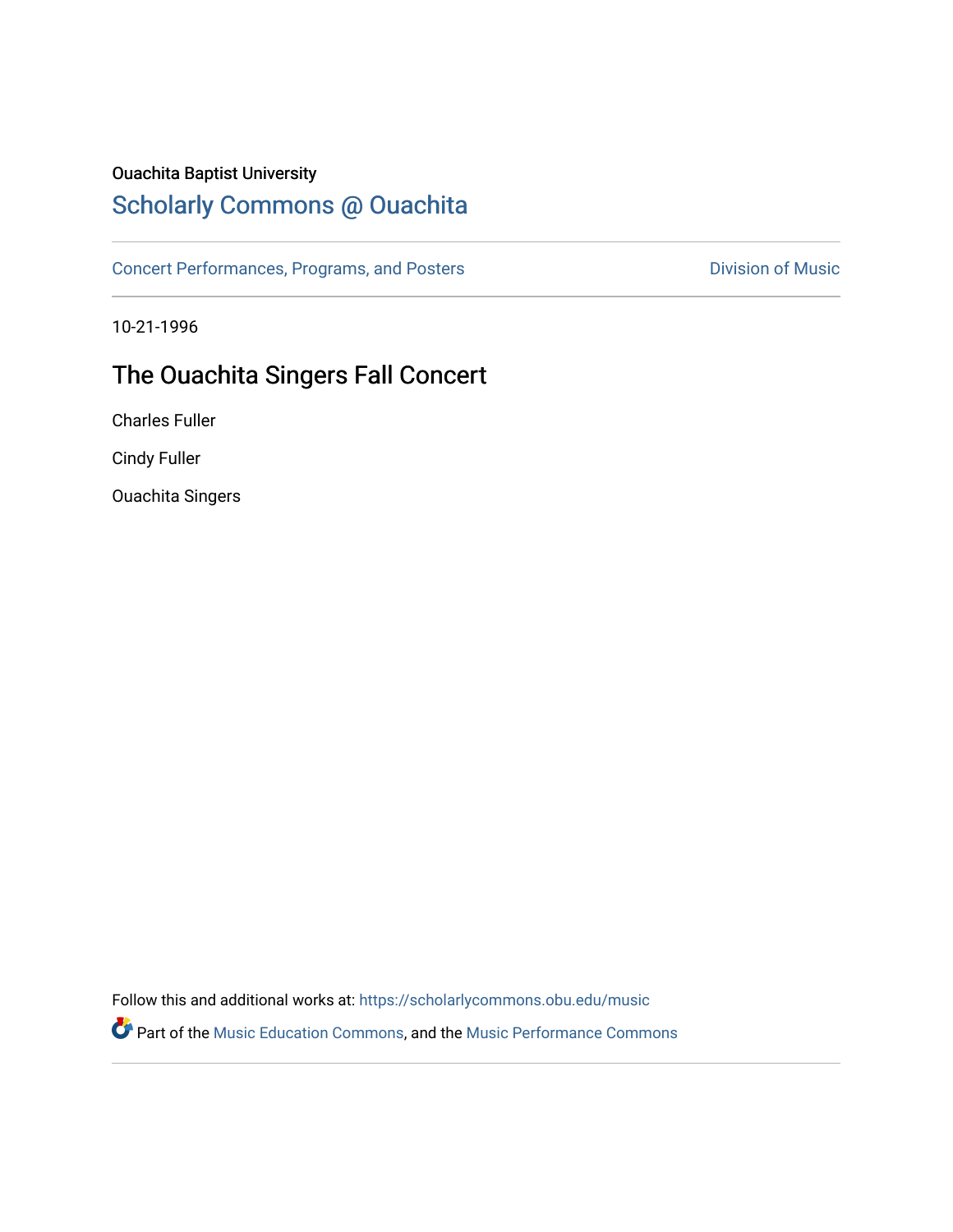# Ouachita Baptist University Bernice Young Jones School of Fine Arts Division of Music presents

The Ouachita Singers Dr. Charles Fuller, conductor Mrs. Cindy Fuller, piano

### Program

When in Our Music God is Glorified David Snethen and Tad Hardin, horns

Ave Maria

Ave Maria No. 17

I'll Ay Call in by Yon Town

A Red, Red Rose

John Saw Duh Numbuh

All the Things You Are (Very Warm for May) Meredith Arnn or Sarah Stanley, soloists

God Made the World

Canticle of Heaven

Creation Hymn

Charles V. Stanford arr. Dede Duson

·,

Josquin des Pres (1450-1521)

Hector Villa-Lobos (1887-1959)

Scottish Folksong arr. Mack WiJberg

James Mulholland (contemporary)

Spiritual arr. Robert Shaw-Alice Parker

> Jerome Kern arr. Kirby Shaw

> Craig Curry (contemporary)

Craig Courtney (b. 1954)

Craig Courtney

October 21, 1996 7:30 p.m.

McBeth Recital Hall